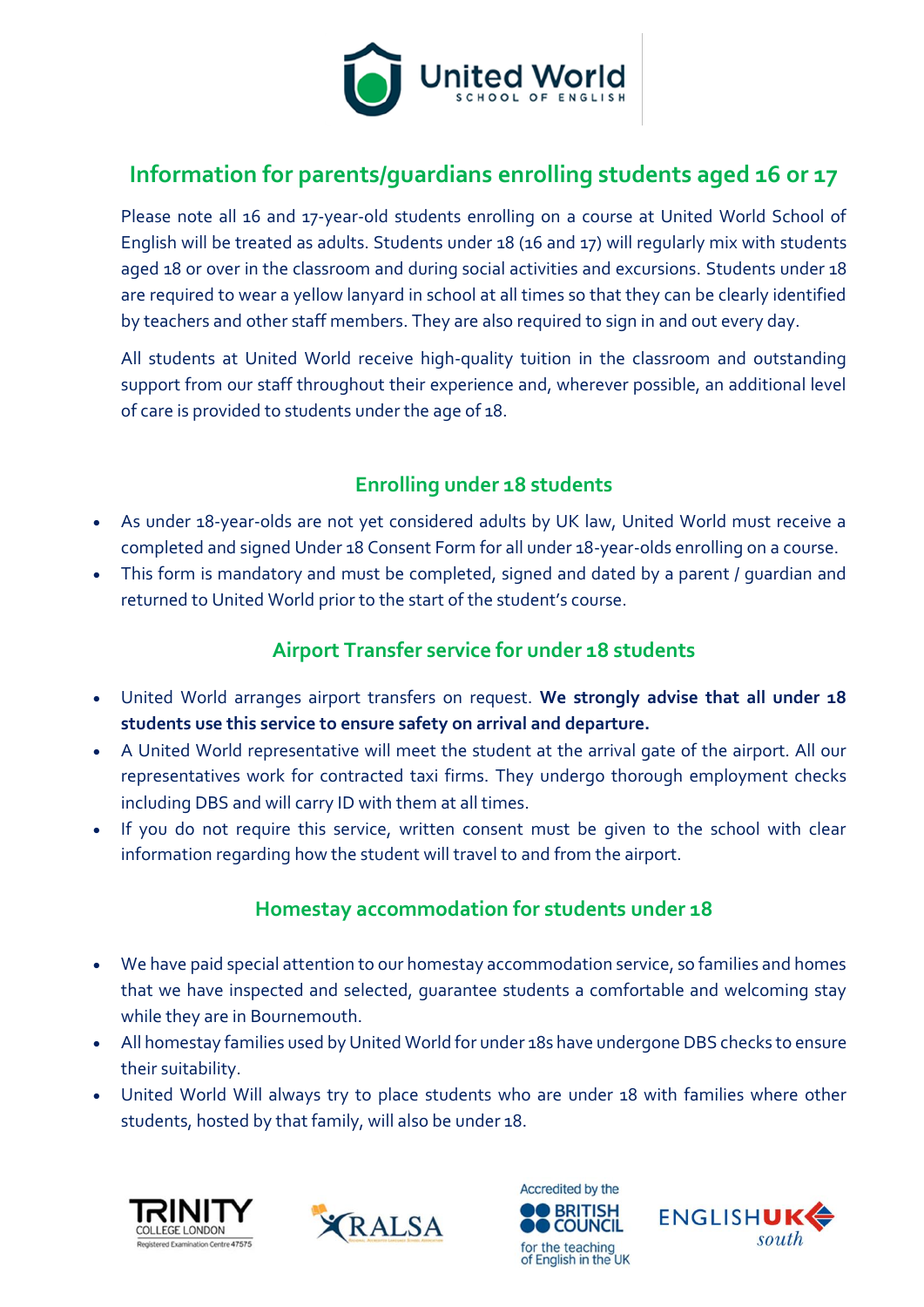

• It is United World's duty of care to ensure that any student under the age of 18 receives adequate meals on a full board basis. If your child does not require full board and you are happy to provide them with sufficient funds to buy lunch, you are required to show this in writing and inform us of the alternative arrangements.

#### **Social programme and excursions and unsupervised time**

**While the school regards the safety of under 18 extremely important, please be aware that when students do not come in an organised group, United World does not take responsibility for students' behaviour and actions outside of their lesson times at school. Where students come to United World privately, no provision is made for them outside lesson times.**

- Students at United World are offered a weekly social programme throughout the year. Some of these events are free and any fees to events and activities are always clearly stated. Please ensure the student has enough funds to cover activities they may wish to join. All social programme events are supervised by United World staff.
- United World also arranges weekend excursions to cities and places outside London through a reputable travel company.
- Please authorise on the Under 18 Consent Form if you would like the student to book onto activities and excursions, which will include over 18s, arranged by United World or a travel company approved by United World. Students under 18, who wish to participate in such activities and have parental consent, will be identified to the organiser/leader.

#### **Medical care**

#### **United World has First Aid qualified staff available on site, Monday to Friday.**

- United World can also help students arrange visits to a doctor if required.
- United World can only seek medical treatment for a student under 18, if we have received a signed Under 18 Consent Form.
- **It is highly recommended that children are covered by insurance. Even if you are an EU member, some fees will not be covered.**

### **Spending money**

**We strongly advise that students do not carry large amounts of cash.**